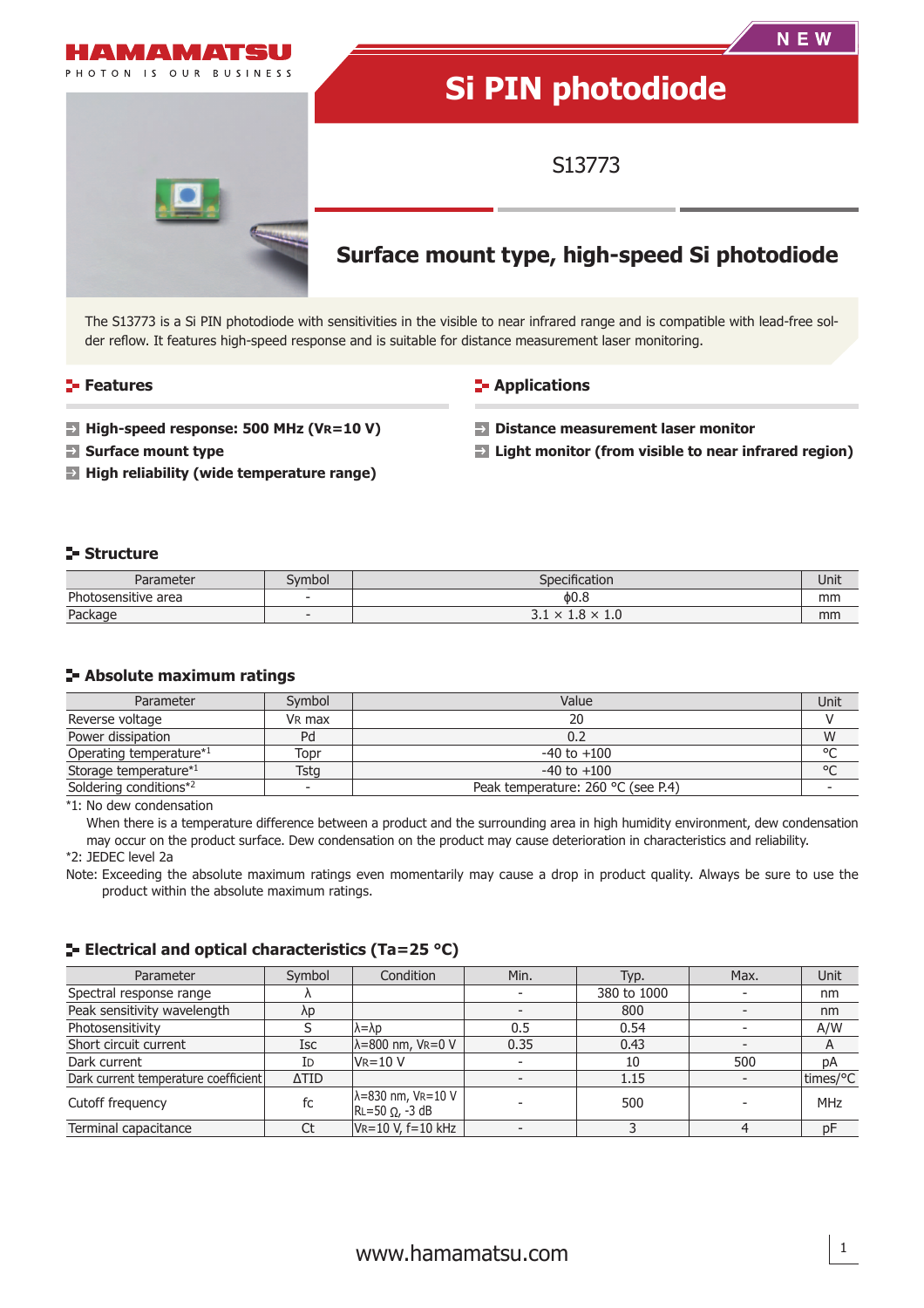



# **Photosensitivity temperature characteristics**



# **Photocurrent vs. incident light level**



# **Frequency characteristics**



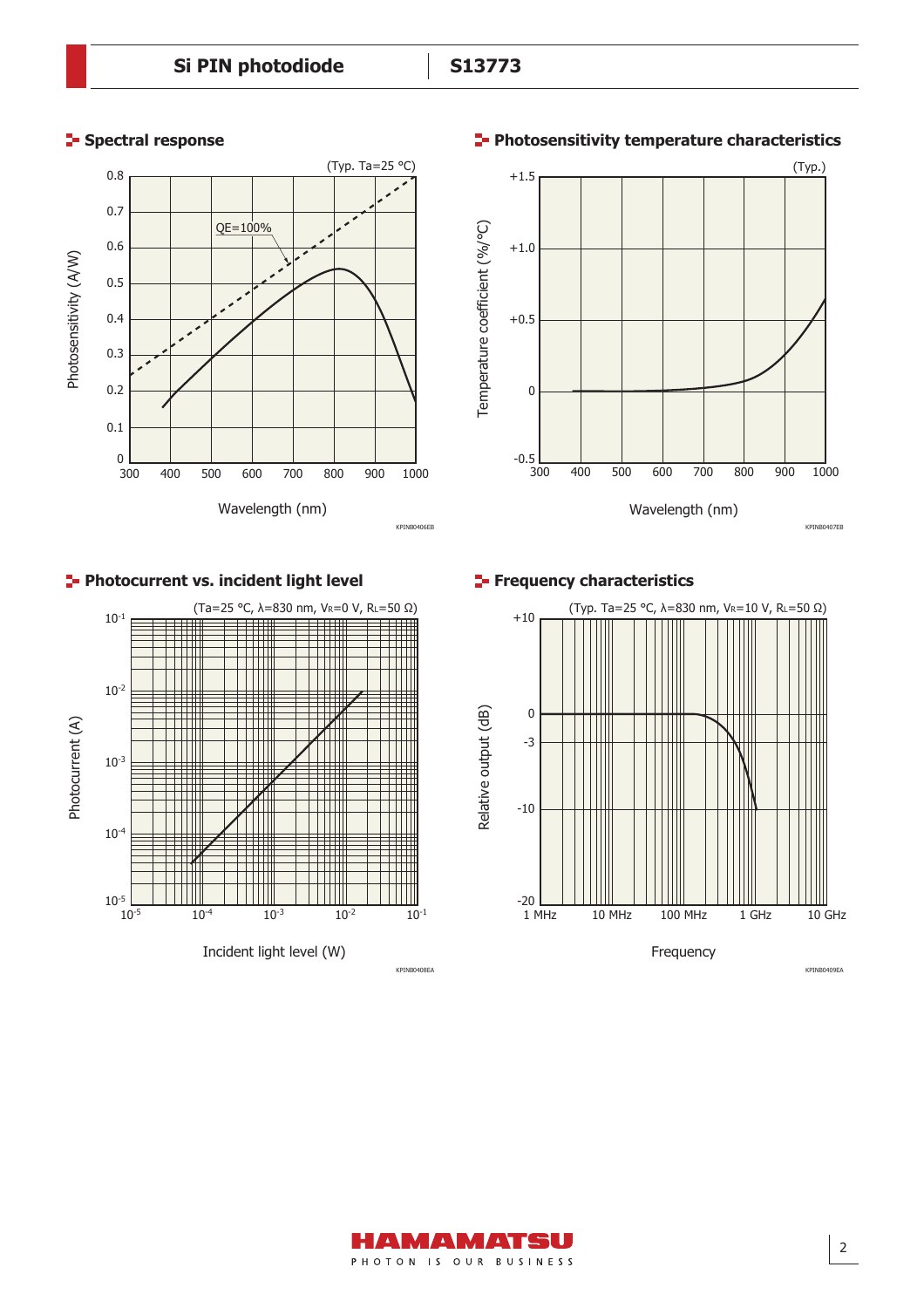

#### **Cutoff frequency vs. reverse voltage**





# **Terminal capacitance vs. reverse voltage**



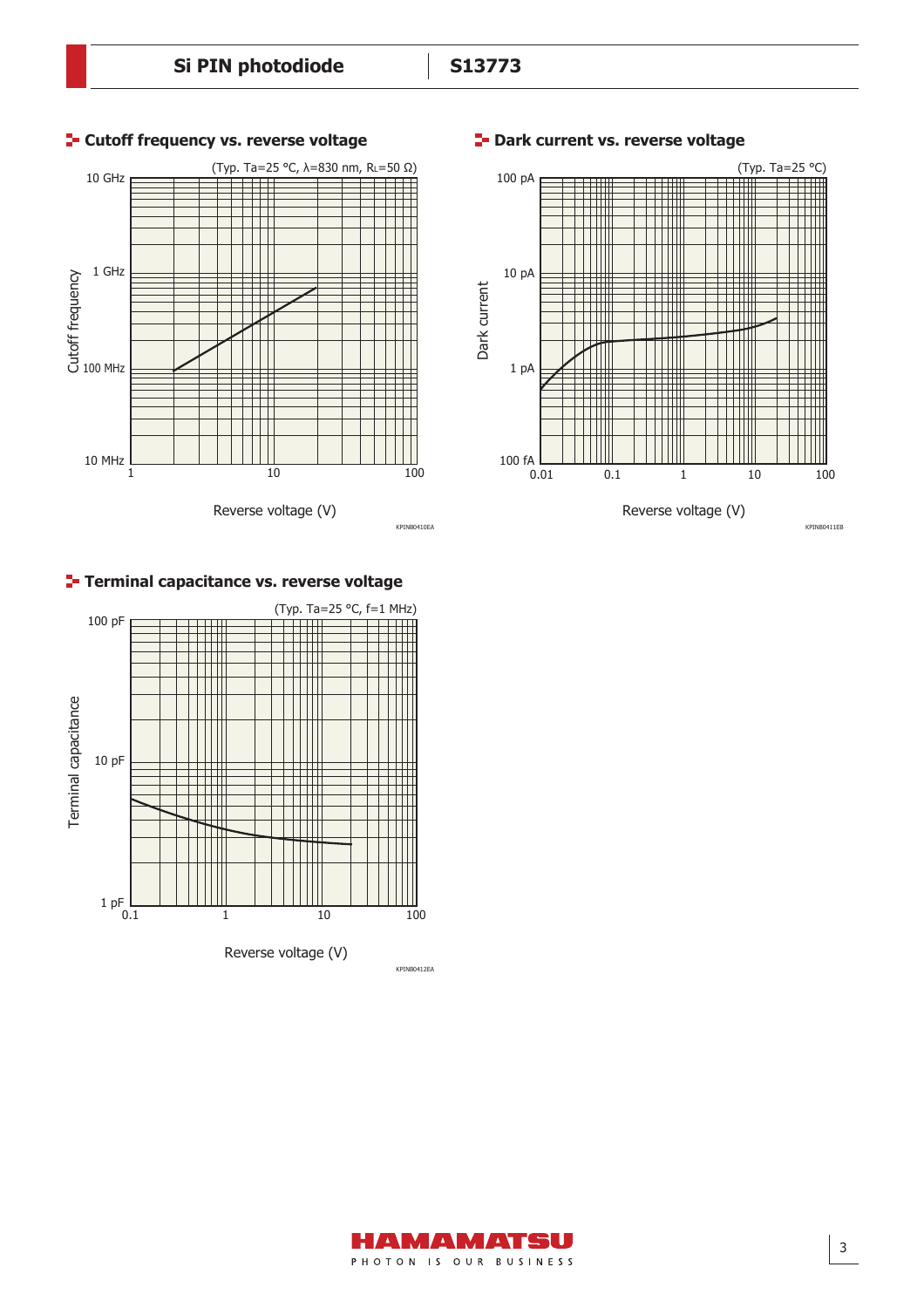# **P** Directivity





KPINB0413EA

#### **P** Dimensional outline (unit: mm)



 $\circ$   $\rightarrow$ 

Tolerance: ±0.2 unless otherwise noted Values in parentheses indicate reference values.

- \* Side of the element
- \* There is exposed wiring on side A and side B. To prevent short circuits, do not allow any conductors to come in contact with the wiring.

Electrode

KPINA0119EB

AMAMATSU PHOTON IS OUR BUSINESS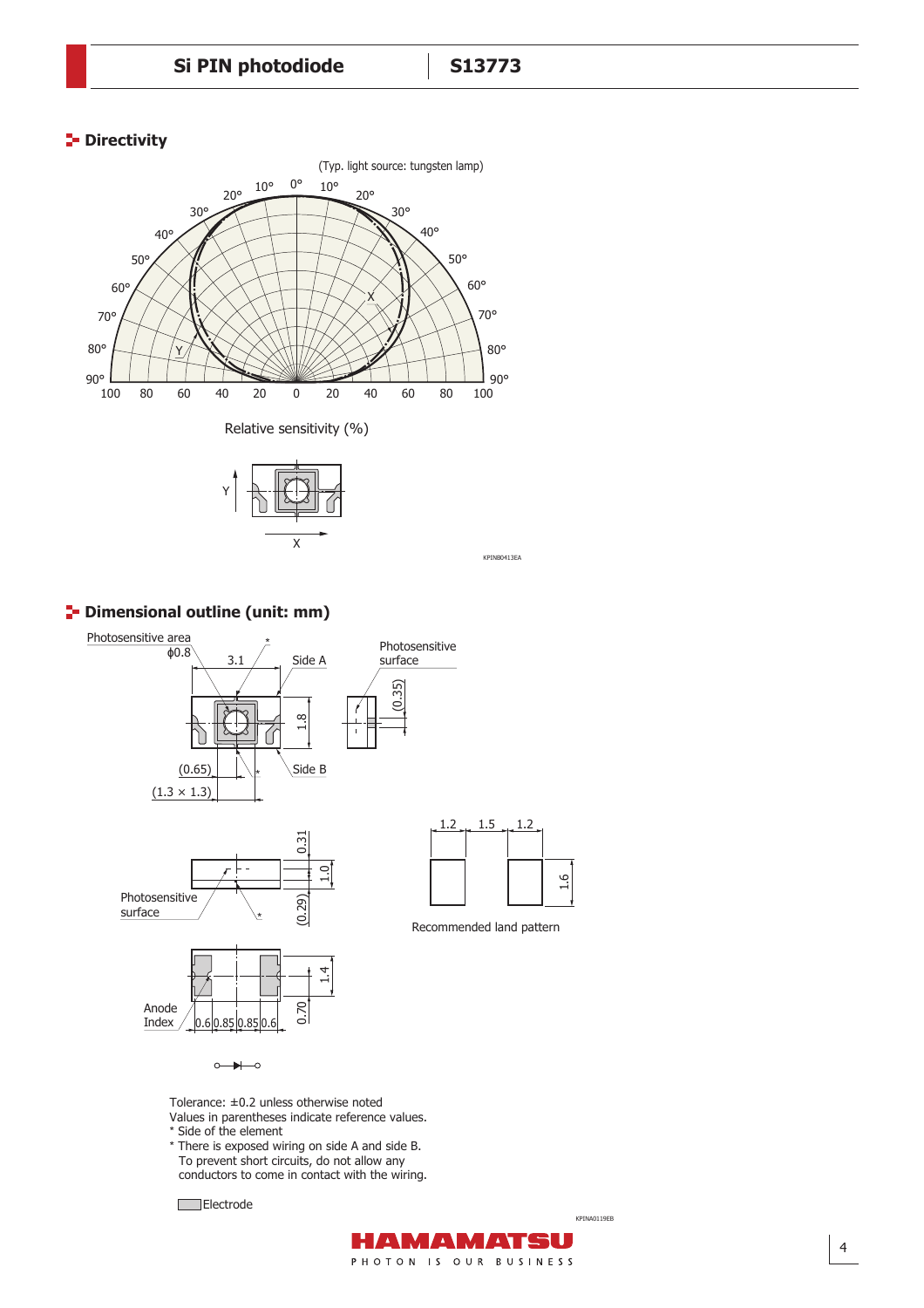# **Standard packing specifications**

Reel (conforms to JEITA ET-7200)

| $\sim$<br>nsions<br>Dime: | $\frac{1}{2}$<br>. .<br>qiameter<br>⊓uש | width<br>⊾חבי<br>iauc | $-2$<br>tel ldi.<br>'ιαιτ      | $\sim$ $\sim$<br>$\blacksquare$<br><i><b>Jstatic</b></i><br><b>'ristics</b><br>i idi d |
|---------------------------|-----------------------------------------|-----------------------|--------------------------------|----------------------------------------------------------------------------------------|
| .on<br>mm<br>⊥O∪          | 60 mm                                   | mm                    | DC<br>$\overline{\phantom{0}}$ | . ond<br>ctive<br>าเ เด                                                                |

**Embossed tape (unit: mm, material: PS, conductive)** 



■ Packing quantity 1000 pcs/reel

■ Packing type

Reel and desiccant in moisture-proof packaging (vacuum-sealed)

#### **-** Measured example of temperature profile with our hot-air reflow oven for product testing



∙ This product supports lead-free soldering. After unpacking, store it in an environment at a temperature of 30 °C or less and a humidity of 60% or less, and perform soldering within 4 weeks.

• The effect that the product receives during reflow soldering varies depending on the circuit board and reflow oven that are used. When you set reflow soldering conditions, check that problems do not occur in the product by testing out the conditions in advance.